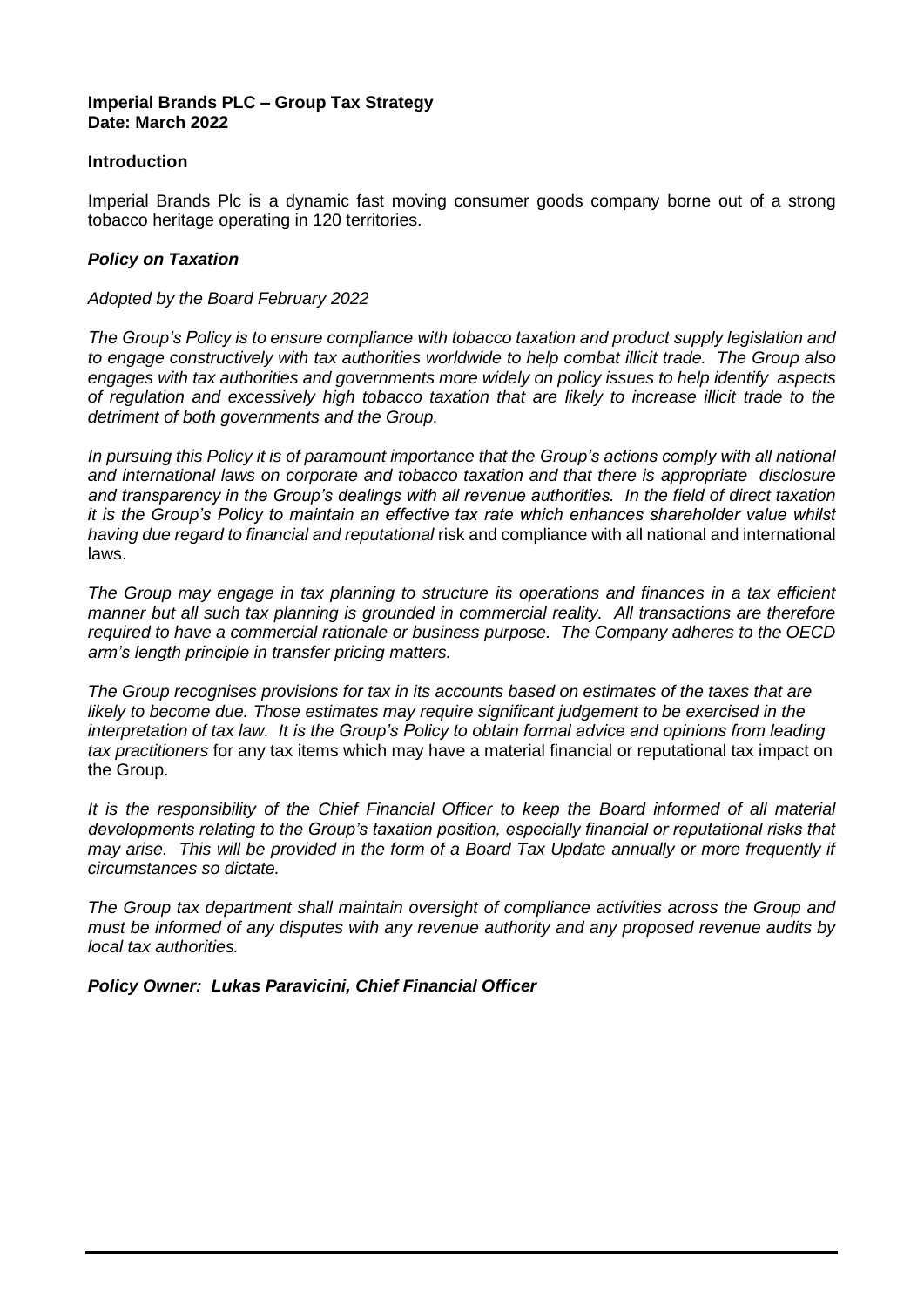**In support of the Group's Policy on Taxation the Group's Tax Strategy is set out below, applicable to UK taxation matters as well as the Group's Overseas tax affairs, and covers all taxes.** 

# **1. The level of oversight and involvement of the Board in Tax matters**

Regular reports on taxation matters are provided to senior management, the Audit Committee and the Board as appropriate. These reports explain the Group's tax liability for the year in question and any material tax audit issues that may have arisen with any tax authority. These reports also explain the nature of any tax planning and update on governmental/supra-national tax policies in areas which may have a material impact on the Group financial or risk position.

There is extensive experience of UK and international taxation amongst Board and Audit Committee members and the Board and Audit Committee are proactive in setting and reviewing the Group's taxation policy, reviewing the tax consequences of any proposed transactions and reviewing any tax audit issues that may arise.

## **2. Approach to risk management and governance arrangements**

# **2.1 Key inherent risks for the Group based on its operations**

The Group is internationally diverse, with tobacco brands sold in 120 markets worldwide.

Tax risk related to the size of the business would include the collection and payment of excise duty and VAT, the Group's most significant tax contribution in most territories.

The carrying on of business internationally brings with it additional complexity (and therefore risk) in relation to taxation, for example the transfer pricing of goods, services and financing between group companies in different jurisdictions, as well as changes in tax legislation and or activities in the territories in which we operate.

Tax risk related to the extent of change in the business include transfer pricing issues arising from changes in factory footprint and organisational structure.

## **2.2 The governance framework the business uses to manage tax risk**

The Policy on Taxation and Tax Strategy are owned by the Chief Financial Officer. Both the Policy on Taxation and Tax Strategy are overseen by the Board and are reviewed and approved annually.

So far as concerns direct taxation, the implementation of the Policy on Taxation is the responsibility of the Head of Tax. In respect of other more operational taxes , responsibility rests with the local management, supported by Group Tax as appropriate.

The Group operates an integrated approach to governance, aligned to the "three lines of defence" model.

The first line of defence is the existence of management control, policies, procedures and training.

The second line of defence includes the involvement of the governance teams, centres of excellence, Group committees and financial oversight to provide clarity of understanding throughout the Group in order to drive good corporate and individual conduct.

The third line of defence is the Internal Audit function. Internal Audit have a rolling programme of internal audits which examines areas of the business and its processes which are relevant for tax purposes.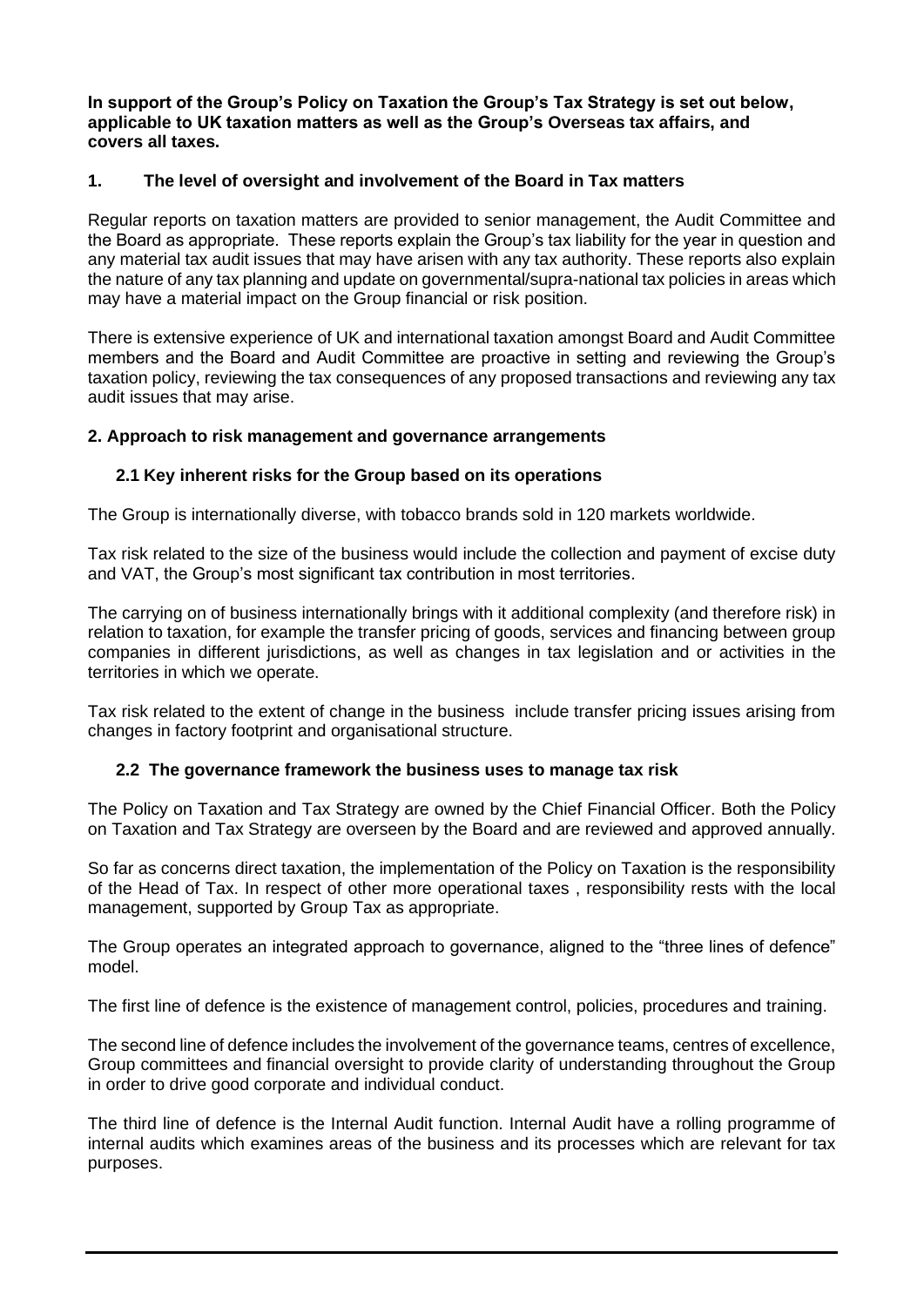On an annual basis the Group carries out a review requesting from the relevant business managers confirmation that the necessary processes and procedures for tax compliance are up to date and have been adhered to.

To manage transfer pricing risk the Group carries out benchmarking studies on a regular basis to identify arm's length pricing for cross-border flows of goods and services as required by a growing number of tax authorities.

The Group also operates a comprehensive business approvals process whereby all material transactions and proposed changes to business operations require prior approval from senior management including the Head of Tax.

## **3. The attitude of the Group towards tax planning**

## **3.1 Code of Conduct**

The Group's Code of Conduct requires all employees to make decisions that are legal, ethical and in line with the Group's Values. The Code of Conduct can be found at:

[http://www.imperialbrandsplc.com/Responsibility/Code-of-Conduct.](http://www.imperialbrandsplc.com/Responsibility/Code-of-Conduct)

Additionally, the Group has policies in place to avoid the facilitation of tax evasion by other taxpayers.

# **3.2 Approach to tax planning and seeking advice**

The Group may engage in tax planning to structure its operations and finances in a tax efficient manner but all such planning is grounded in commercial reality or business purpose, taking account of all stakeholders' interests. Stakeholders include customers, suppliers, employees, investors and governments including tax authorities

The Group will utilise all available governmental tax reliefs and incentives for the purposes for which they are intended.

Tax legislation can be highly complex and constantly changing and subjective judgements often required. External tax advice is taken for all transactions or decisions that will have a material financial or risk impact on the Group's tax position to ensure the range of interpretations and outcomes are fully understood. An approach will only be taken where, based on advice received, it is more likely than not that the Group's position will prevail.

## **4. Levels of acceptable tax risk**

The Group fully complies with its tax filing obligations.

Disputes may arise on the interpretation of legislation. The Group proactively engage with tax authorities to resolve such differences where appropriate. Where resolution is not possible, this may lead to litigation, having taken all stakeholders' interest into consideration and strength of advice received.